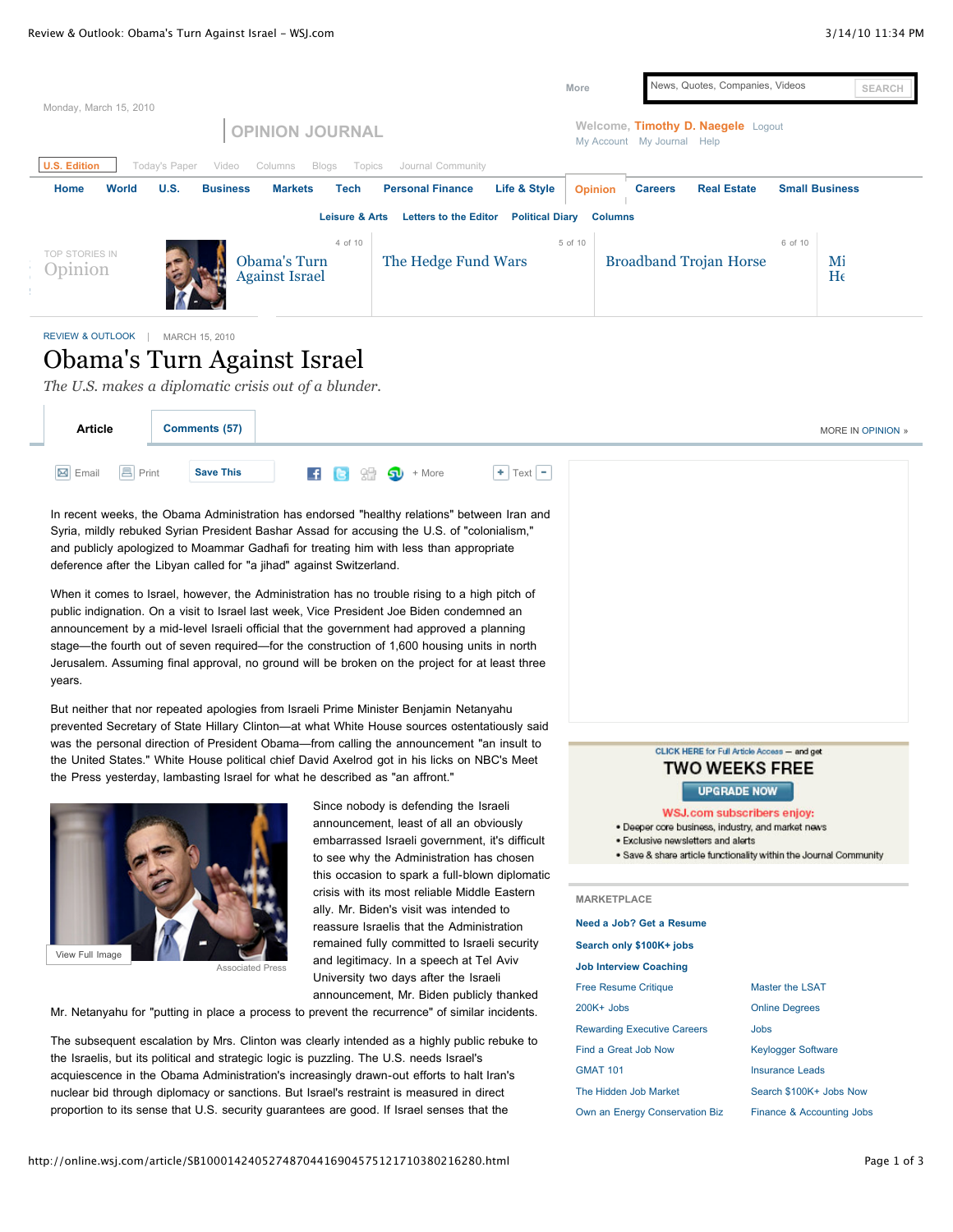Administration is looking for any pretext to blow up relations, it will care much less how the U.S. might react to a military strike on Iran.

As for the West Bank settlements, it is increasingly difficult to argue that their existence is the key obstacle to a peace deal with the Palestinians. Israel withdrew all of its settlements from Gaza in 2005, only to see the Strip transform itself into a Hamas statelet and a base for continuous rocket fire against Israeli civilians.

Israeli anxieties about America's role as an honest broker in any diplomacy won't be assuaged by the Administration's neuralgia over this particular housing project, which falls within Jerusalem's municipal boundaries and can only be described as a "settlement" in the maximalist terms defined by the Palestinians. Any realistic peace deal will have to include a readjustment of the 1967 borders and an exchange of territory, a point formally recognized by the Bush Administration prior to Israel's withdrawal from Gaza. If the Obama Administration opts to transform itself, as the Europeans have, into another set of lawyers for the Palestinians, it will find Israeli concessions increasingly hard to come by.

That may be the preferred outcome for Israel's enemies, both in the Arab world and the West, since it allows them to paint Israel as the intransigent party standing in the way of "peace." Why an Administration that repeatedly avers its friendship with Israel would want that is another question.

Then again, this episode does fit Mr. Obama's foreign policy pattern to date: Our enemies get courted; our friends get the squeeze. It has happened to Poland, the Czech Republic, Honduras and Colombia. Now it's Israel's turn.



#### **[Online Trading for Less](http://0.r.msn.com/?ld=2vnvvV/Km5eped+m34t8+KyY8WYfWeUBoqxKFQVJxmHRZQDhQn5I9uL7URBilJ39m4JIK/dA3Ap+HShW0ODTiMksHfXK7xPnYOwo3+Mql4UgE4zkRwqzU045rdpPupLdyoCU8qS5dXR0tI9NeYpepFvWaqTBA46gs6nLOERHlLHkC5dGxGX+W/BVqSz9/zNAmXIpRo7pKj7n/CIkJvnxawW4YlA9OHX0LwSE9HNTrPwFKUYXDRRPUL)**

[Trade Stocks, Options and Futures from a Single Platform.](http://0.r.msn.com/?ld=2vnvvV/Km5eped+m34t8+KyY8WYfWeUBoqxKFQVJxmHRZQDhQn5I9uL7URBilJ39m4JIK/dA3Ap+HShW0ODTiMksHfXK7xPnYOwo3+Mql4UgE4zkRwqzU045rdpPupLdyoCU8qS5dXR0tI9NeYpepFvWaqTBA46gs6nLOERHlLHkC5dGxGX+W/BVqSz9/zNAmXIpRo7pKj7n/CIkJvnxawW4YlA9OHX0LwSE9HNTrPwFKUYXDRRPUL) [www.nobletrading.com](http://0.r.msn.com/?ld=2vnvvV/Km5eped+m34t8+KyY8WYfWeUBoqxKFQVJxmHRZQDhQn5I9uL7URBilJ39m4JIK/dA3Ap+HShW0ODTiMksHfXK7xPnYOwo3+Mql4UgE4zkRwqzU045rdpPupLdyoCU8qS5dXR0tI9NeYpepFvWaqTBA46gs6nLOERHlLHkC5dGxGX+W/BVqSz9/zNAmXIpRo7pKj7n/CIkJvnxawW4YlA9OHX0LwSE9HNTrPwFKUYXDRRPUL)

**[Visual Studio® 2010](http://0.r.msn.com/?ld=2v/dFv1rlxUsDaQCOxHOjfH6PBZvhoOFBkCLMFvE4rsm/rmpxvk70VUnCs4j0lN/Td1ZE3iG9IYDpZY1vVNfuhamGFYZbuRflxBHYhG+7w0aMArF4w7MfW7SykhWX6WXnwSeqB3yAof2Fv3+s3zaUQS5AT8VIR9cj5MmNDVi/IYQk9EfNGuq34FWOBnlIXopbWSNAWAzrbgfuTAqPoJKEM89NA6E0vIVZPifEAT8ntSe872ZF0ONlp9ApyyW9HNM2ofpSxJ0SEgs+4N6O56x4U1regmKn+DF1O8EhPRxF8NnPv4MF9eq6FCw==)** [Be Among the First To Order VS 2010 Pre-Order Now & Save \\$250 Off ERP.](http://0.r.msn.com/?ld=2v/dFv1rlxUsDaQCOxHOjfH6PBZvhoOFBkCLMFvE4rsm/rmpxvk70VUnCs4j0lN/Td1ZE3iG9IYDpZY1vVNfuhamGFYZbuRflxBHYhG+7w0aMArF4w7MfW7SykhWX6WXnwSeqB3yAof2Fv3+s3zaUQS5AT8VIR9cj5MmNDVi/IYQk9EfNGuq34FWOBnlIXopbWSNAWAzrbgfuTAqPoJKEM89NA6E0vIVZPifEAT8ntSe872ZF0ONlp9ApyyW9HNM2ofpSxJ0SEgs+4N6O56x4U1regmKn+DF1O8EhPRxF8NnPv4MF9eq6FCw==) [Microsoft.com/VisualStudio2010](http://0.r.msn.com/?ld=2v/dFv1rlxUsDaQCOxHOjfH6PBZvhoOFBkCLMFvE4rsm/rmpxvk70VUnCs4j0lN/Td1ZE3iG9IYDpZY1vVNfuhamGFYZbuRflxBHYhG+7w0aMArF4w7MfW7SykhWX6WXnwSeqB3yAof2Fv3+s3zaUQS5AT8VIR9cj5MmNDVi/IYQk9EfNGuq34FWOBnlIXopbWSNAWAzrbgfuTAqPoJKEM89NA6E0vIVZPifEAT8ntSe872ZF0ONlp9ApyyW9HNM2ofpSxJ0SEgs+4N6O56x4U1regmKn+DF1O8EhPRxF8NnPv4MF9eq6FCw==)

**[Christian Debt Consultant](http://120622.r.msn.com/?ld=2vjt4w+ZAiG8Swo6E+pbBhp9OCe4VnElaxLQ7BkwXj8WaBZ9QGdNq7MqG2sBvKF+dxS+0A/KclKVYweg9ceLSNjKfaLKOAIx0R7uBQJPUKykElWsci2eK8JaEgjMWHMABrOF2Sf0zju0ENxmAsK2uoKsPTKOQn3PehYokbuLnGle06uYiQ+xxI3a+FeMyFhH6ttMbn20ICt+ac9E038dJ6wLXi4+77iTiZk5FYq4JGu+SxHt2NZNcHpDjwSE9HqutryifbfFv+eNAL)** [Be Debt Free in 6-36 Months. 40-65% Debt Reduction. BBB Online Member.](http://120622.r.msn.com/?ld=2vjt4w+ZAiG8Swo6E+pbBhp9OCe4VnElaxLQ7BkwXj8WaBZ9QGdNq7MqG2sBvKF+dxS+0A/KclKVYweg9ceLSNjKfaLKOAIx0R7uBQJPUKykElWsci2eK8JaEgjMWHMABrOF2Sf0zju0ENxmAsK2uoKsPTKOQn3PehYokbuLnGle06uYiQ+xxI3a+FeMyFhH6ttMbn20ICt+ac9E038dJ6wLXi4+77iTiZk5FYq4JGu+SxHt2NZNcHpDjwSE9HqutryifbfFv+eNAL) [www.ChristianDebtConsultants.com](http://120622.r.msn.com/?ld=2vjt4w+ZAiG8Swo6E+pbBhp9OCe4VnElaxLQ7BkwXj8WaBZ9QGdNq7MqG2sBvKF+dxS+0A/KclKVYweg9ceLSNjKfaLKOAIx0R7uBQJPUKykElWsci2eK8JaEgjMWHMABrOF2Sf0zju0ENxmAsK2uoKsPTKOQn3PehYokbuLnGle06uYiQ+xxI3a+FeMyFhH6ttMbn20ICt+ac9E038dJ6wLXi4+77iTiZk5FYq4JGu+SxHt2NZNcHpDjwSE9HqutryifbfFv+eNAL)

**Add a Comment Add a Comment** *COMMUNITY* **<b>***COMMUNITY* We welcome your thoughtful comments. Please comply with our **[Community rules](http://online.wsj.com/community/faq#openId=3)**. All comments will display your real name.

Track replies to my comment Comments table Track replies to my comments table Track replies to Museum Comments table

[CLEAR](http://online.wsj.com/article/SB10001424052748704416904575121710380216280.html#) | [POST](http://online.wsj.com/article/SB10001424052748704416904575121710380216280.html#)

#### [Advertise Locally on WSJ.com](http://www.wsjlocal.com/) [Career Counseling](http://wsj.careerdev.org/wsj/counseling/welcome.asp)

|                                        |                                          | People Who Viewed This Also Viewed |
|----------------------------------------|------------------------------------------|------------------------------------|
| On WSJ.com                             | In My Network                            |                                    |
|                                        | Black Swan Fund to Bet on Hyperinflation |                                    |
| Russian Professor Predicts End of U.S. |                                          |                                    |
| What Makes Finnish Kids So Smart?      |                                          |                                    |
| Merck KGaA Swings to Profit            |                                          |                                    |
| Why Nobody Is Racing These Cars        |                                          |                                    |

**[Video](http://online.wsj.com/video-center/opinion.html)**

| <b>Why Obama Is No</b><br>LBJ<br>2:40 | <b>Daniel Henninger:</b><br><b>Bring Back the</b><br><b>Robber Barons</b><br>2.49 | <b>Mexican-Cuban</b><br><b>Relations</b><br>3:42 |
|---------------------------------------|-----------------------------------------------------------------------------------|--------------------------------------------------|
|                                       |                                                                                   |                                                  |

#### **More in Opinion**

[Burlingame and Joscelyn: Gitmo's Indefensible Lawyers](http://online.wsj.com/article/SB10001424052748704131404575117611125872740.html?mod=WSJ_article_MoreIn)

[O'Grady: Democrats and Haiti Telecom](http://online.wsj.com/article/SB10001424052748703625304575116030721437698.html?mod=WSJ_article_MoreIn)

[Higgins and Conway: Swing Districts Oppose Health Reform](http://online.wsj.com/article/SB10001424052748704416904575121541779736742.html?mod=WSJ_article_MoreIn)

[Obama's Turn Against Israel](http://online.wsj.com/article/SB10001424052748704416904575121710380216280.html?mod=WSJ_article_MoreIn)

[The Hedge Fund Wars](http://online.wsj.com/article/SB10001424052748704131404575117302452329796.html?mod=WSJ_article_MoreIn)

### **[Most Popular](http://online.wsj.com/public/page/most_popular.html)**

[Read](http://online.wsj.com/article/SB10001424052748704416904575121710380216280.html#mostPopular_mostRead) [Emailed](http://online.wsj.com/article/SB10001424052748704416904575121710380216280.html#mostPopular_mostEmailed) [Video](http://online.wsj.com/article/SB10001424052748704416904575121710380216280.html#mostPopular_mostPopularVideo) [Commented](http://online.wsj.com/article/SB10001424052748704416904575121710380216280.html#mostPopular_mostCommented)

- 1. [Questions Arise in Prius Case](http://online.wsj.com/article/SB10001424052748704416904575122000750517056.html?mod=WSJ_hp_mostpop_read)
- 2. [Prius Incident Raises Questions](http://online.wsj.com/article/SB10001424052748704734304575120001542947616.html?mod=WSJ_hp_mostpop_read)
- 3. [Microsoft Workers Hide Their iPhones](http://online.wsj.com/article/SB10001424052748703455804575057651922457356.html?mod=WSJ_hp_mostpop_read)
- 4. [China Talks Tough to U.S. on Currency](http://online.wsj.com/article/SB10001424052748703457104575121213043099350.html?mod=WSJ_hp_mostpop_read)
- 5. [Google Likely to Close China Search](http://online.wsj.com/article/SB10001424052748703457104575121613604741940.html?mod=WSJ_hp_mostpop_read)

[Most Read Articles Feed](http://online.wsj.com/rss?mod=fpp_rss)

#### **Latest Headlines**

[Squaring Off on U.S. Schools](http://online.wsj.com/article/SB10001424052748703457104575121771227313574.html?mod=WSJ_article_LatestHeadlines) [Financial-Rules Battle Looms](http://online.wsj.com/article/SB10001424052748703457104575122023705041834.html?mod=WSJ_article_LatestHeadlines) [Health Fight Targets Waverers](http://online.wsj.com/article/SB10001424052748703457104575121604005269006.html?mod=WSJ_article_LatestHeadlines)